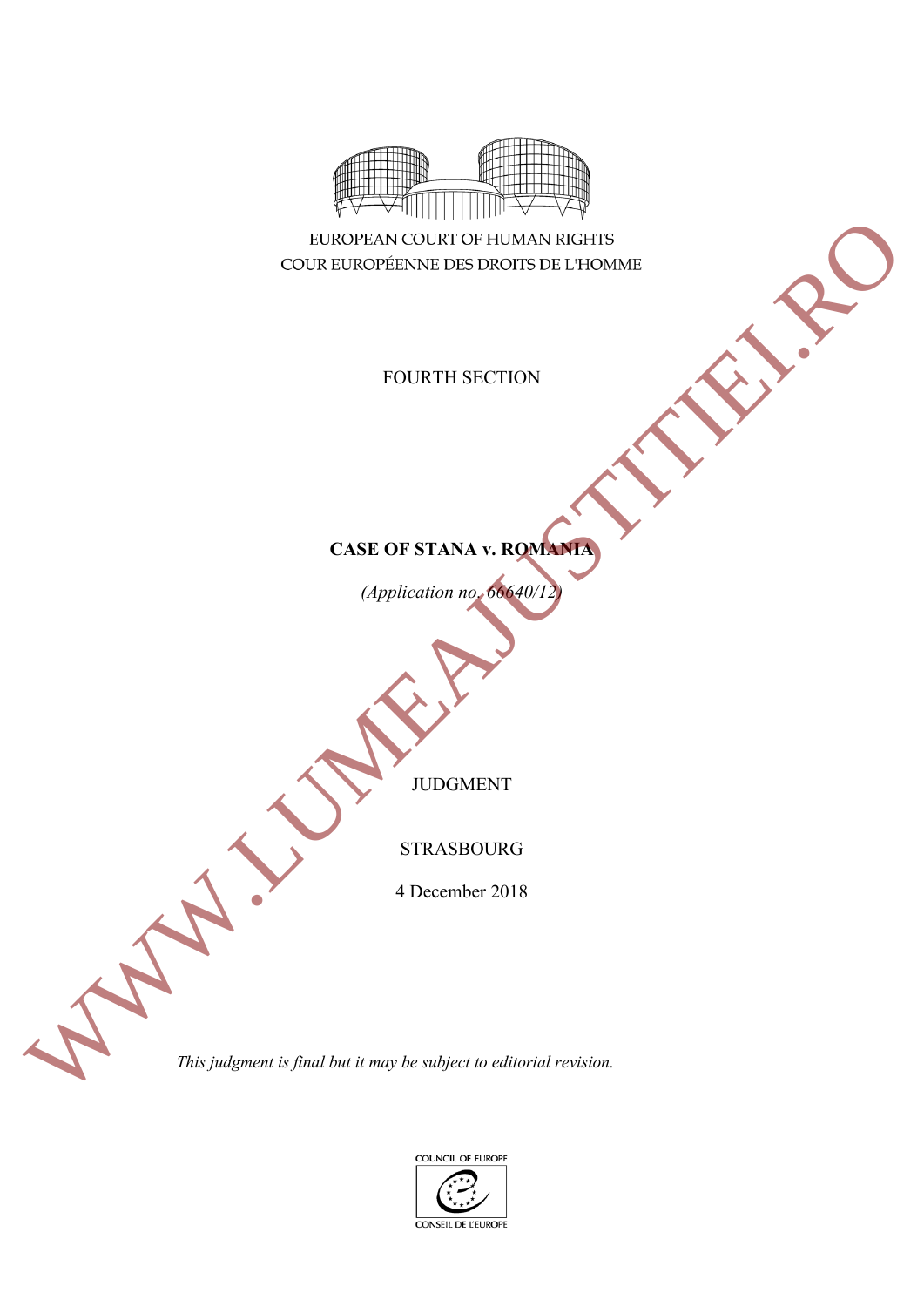WWW.AUTORANTIEVEC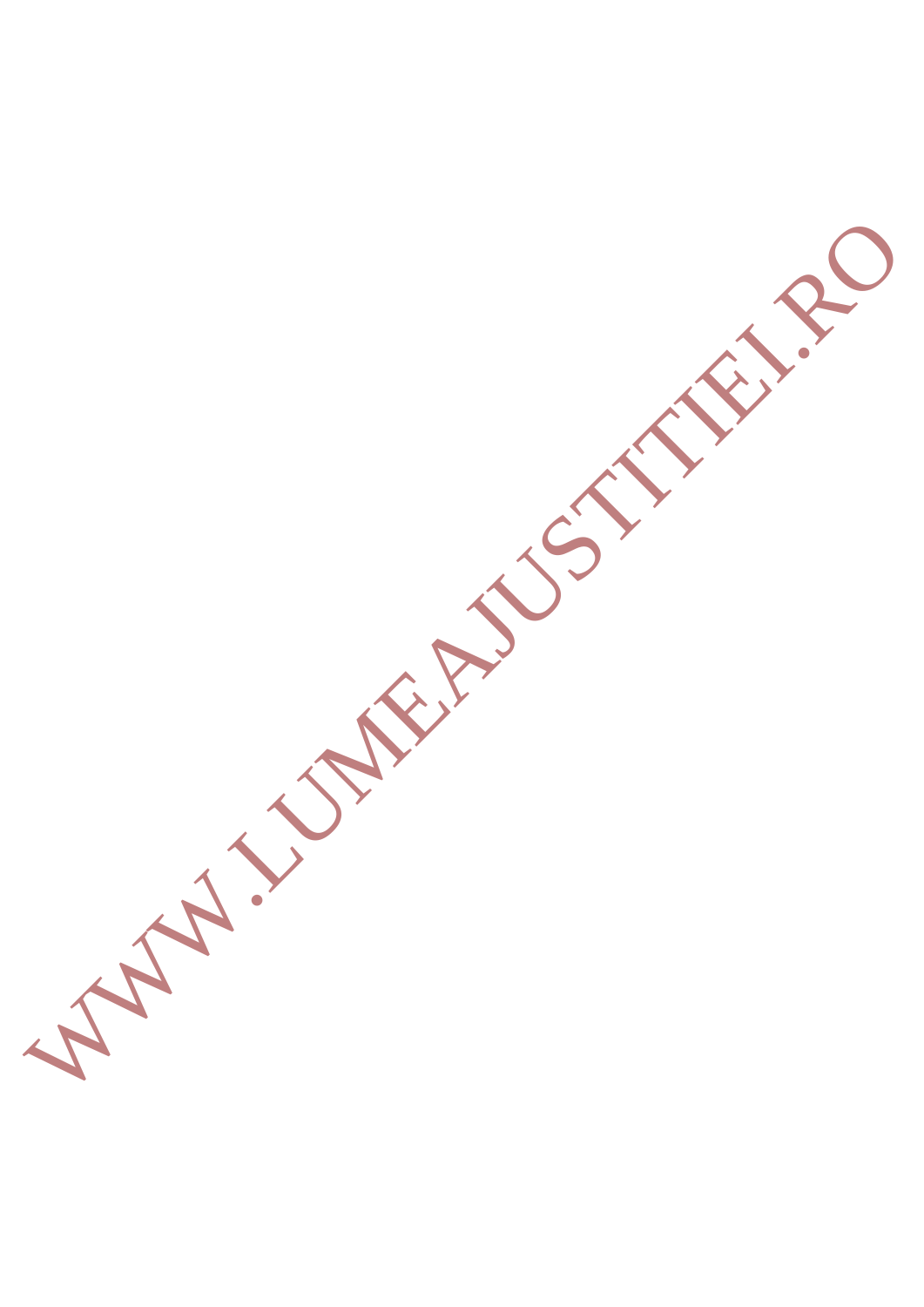#### **In the case of Stana v. Romania,**

The European Court of Human Rights (Fourth Section), sitting as a Committee composed of:

Paulo Pinto de Albuquerque, *President,*

Egidijus Kūris,

Iulia Antoanella Motoc, *judges,*

and Andrea Tamietti, *Deputy Section Registrar,*

Having deliberated in private on 13 November 2018,

Delivers the following judgment, which was adopted on that date:

### PROCEDURE

1. The case originated in an application (no. 66640/12) against Romania lodged with the Court under Article 34 of the Convention for the Protection of Human Rights and Fundamental Freedoms ("the Convention") by a Romanian national, Mr Ilie Stana ("the applicant"), on 8 October 2012.

2. The applicant was represented by Mr A. Bărăgan, a lawyer practising in Timişoara. The Romanian Government ("the Government") were represented by their Agent, Ms C. Brumar, of the Ministry of Foreign Affairs.

3. On 24 February 2016 the Government were given notice of the complaint concerning Article 8 of the Convention and the remainder of the application was declared inadmissible pursuant to Rule  $54 \S 3$  of the Rules of Court.

# THE FACTS

## I. THE CIRCUMSTANCES OF THE CASE

4. The applicant was born in 1951 and lives in Timişoara.

<span id="page-2-0"></span>5. On 20 February 2003 the applicant, a bank manager at that time, was placed in pre-trial detention by the Bucharest Anti-Corruption Department of the Prosecutor's Office, on a charge of taking a bribe in order to favourably influence the acceptance of a loan requested by M.G.

6. By a final judgment delivered on 13 April 2012 the High Court of Cassation and Justice ("the High Court") convicted the applicant of taking a bribe. Among the evidence which led to his conviction was the transcript of Committee completes the application between the phone conversation between the space of the space of the application between the application of Havan Edisbatic Tangel Section Registrer.<br>
The case originated in an applicat 2002.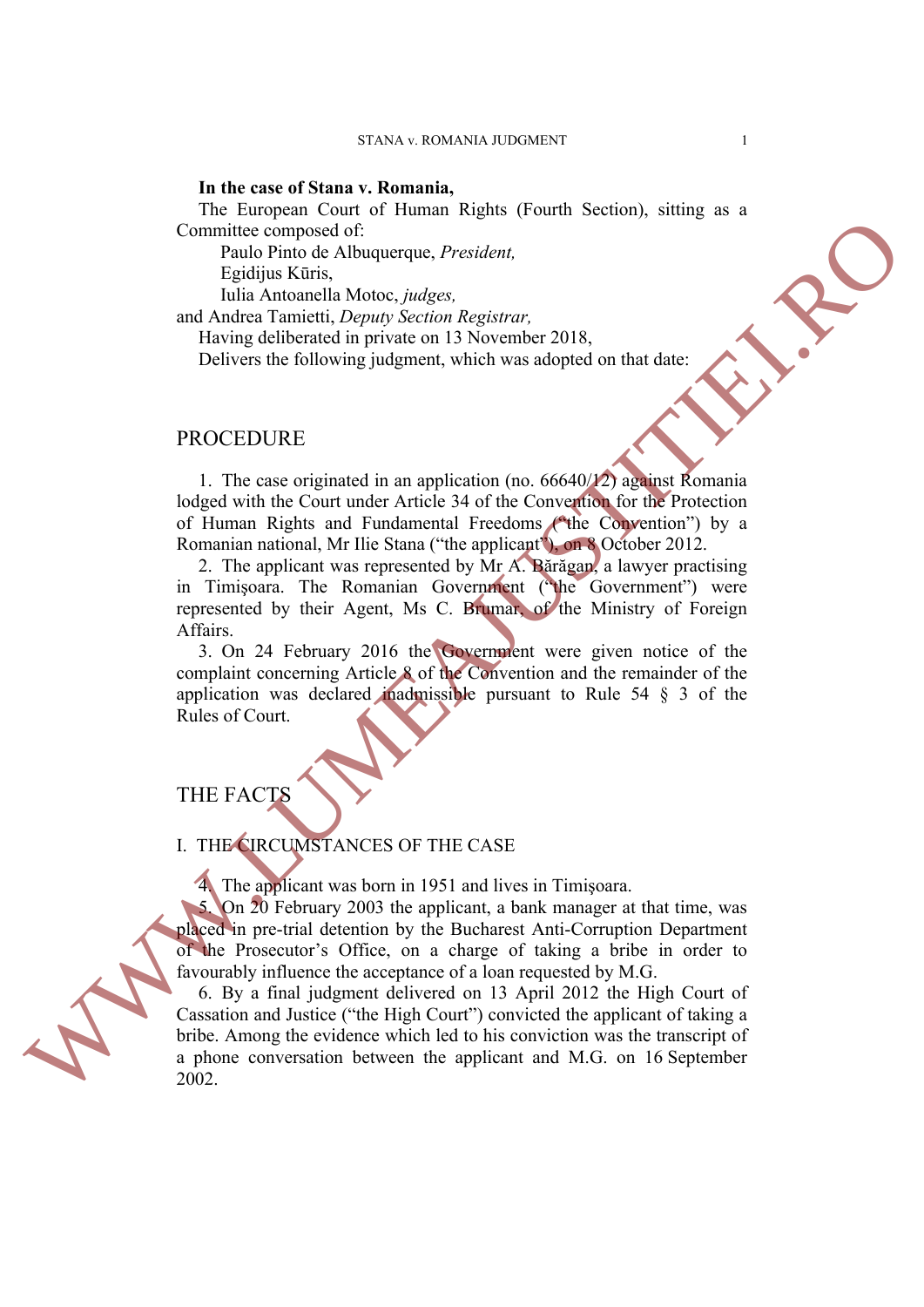<span id="page-3-1"></span>7. The conversation had been intercepted on the basis of a warrant issued by the prosecutor under the provisions of Law no. 51/1991 on national security ("Law no. 51/1991") for the period between 13 August and 12 November 2002.

<span id="page-3-0"></span>8. The applicant complained before the domestic courts about the lawfulness of the interception of his phone conversation and the accuracy of the transcript. He alleged that the Court had held that Law no. 51/1991 did not afford the guarantees required under Article 8 of the Convention. However, the High Court merely replied that the impugned interception had been lawful and within the scope of Law no. 51/1991.

#### II. RELEVANT DOMESTIC LAW

9. The legislation in force at the relevant time concerning telephone tapping is described in *Dumitru Popescu v. Romania (no. 2)* (no. 71525/01, §§ 39-46, 26 April 2007).

## THE LAW

## I. ALLEGED VIOLATION OF ARTICLE 8 OF THE CONVENTION

10. The applicant complained that the interception of his phone conversation had been unlawful, in violation of his right to respect for his private life as provided for in Article 8 of the Convention, which reads as follows:

"1. Everyone has the right to respect for his private and family life, his home and his correspondence.

2. There shall be no interference by a public authority with the exercise of this right except such as is in accordance with the law and is necessary in a democratic society in the interests of national security, public safety or the economic well-being of the country, for the prevention of disorder or crime, for the protection of health or morals, or for the protection of the rights and freedoms of others."

### **A. Admissibility**

11. The Government contended that the applicant had not exhausted domestic remedies. They maintained that, in the context of the criminal proceedings against the applicant, the High Court could only examine the conformity of the interception with the legal norms then in force and that no complaint under Article 8 of the Convention had been raised in that regard. maturization and the applicant temperature of the applicant temperature and the across of the interaction of this phonon conversation and the accuracy of the amplicant disposal in the Columbus Care in the form of a metall civil action for damages, but had failed to use it. The Government provided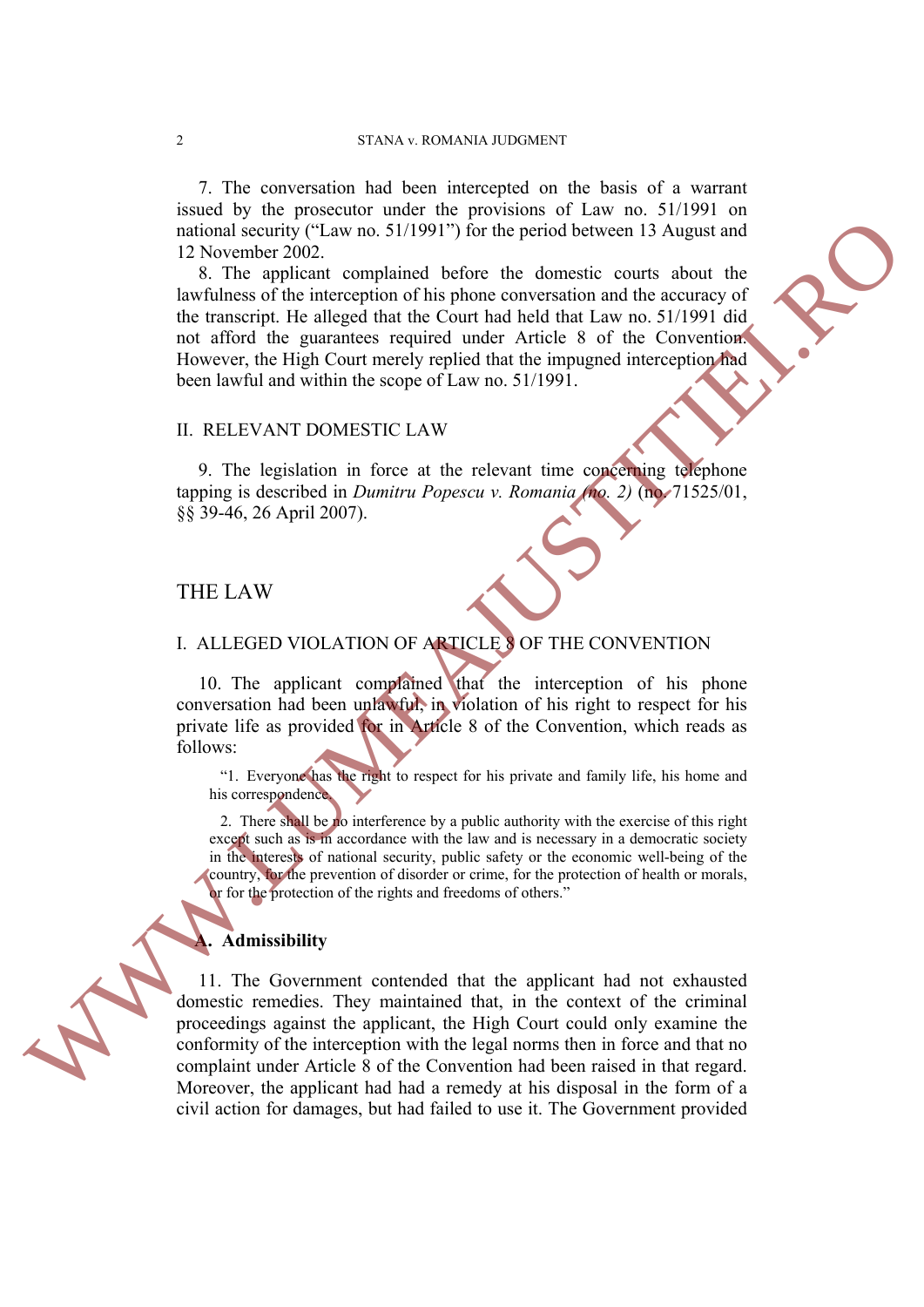copies of the decisions delivered by the domestic courts in a case in which a claimant had successfully brought a civil-law action.

12. The applicant argued that he had exhausted domestic remedies because he had raised a complaint based on Article 8 of the Convention in the context of the criminal proceedings against him.

13. The Court reiterates that under Article 35 § 1 it may only deal with a matter after all domestic remedies have been exhausted. Applicants must have provided the domestic courts with the opportunity, in principle intended to be afforded to Contracting States, of preventing or putting right the violations alleged against them (see *McFarlane v. Ireland* [GC], no. 31333/06, § 107, 10 September 2010).

14. The Court notes that it has already examined, in a similar Romanian case, the relevant legal framework provided by both criminal and civil law and that it has found that all the above means of action should be considered equally available to a person who contests the lawfulness of interception (see *Bălteanu v. Romania*, no. 142/04, § 35, 16 July 2013). It has also reiterated that, in such circumstances, the choice of methods used belongs entirely to an applicant who, if he or she has exhausted a remedy that is apparently effective and sufficient, cannot be required to have also tried to make use of others that were available but probably no more likely to be successful (ibid.; see also *Aquilina v. Malta* [GC], no. 25642/94, § 39, ECHR 1999-III). (1). The applicant squared bath he had exhibited consisting the control of the control of the control of the computer of the control of the control of the control of the control of the control of the control of the contro

15. In the instant case, the Court observes that the applicant complained before the domestic courts about the lawfulness of the interception of his phone conversation and the accuracy of the transcript, and that he relied on the Court's finding that Law no. 51/1991 did not afford the guarantees required under Article 8 of the Convention (see paragraph 8 above). The Court is therefore satisfied that the applicant made use of one of the remedies provided for by domestic legislation (see, *mutatis mutandis, Bălteanu*, cited above, §§ 36-37). It follows that the applicant exhausted the domestic remedies available to him and that the Government's objection must be dismissed.

16. Furthermore, the Court notes that the application is not manifestly ill-founded within the meaning of Article 35  $\S$  3 (a) of the Convention. It further notes that it is not inadmissible on any other grounds. It must therefore be declared admissible.

### **B. Merits**

17. The applicant submitted that Law no. 51/1991 did not afford the guarantees required by the Court in its case-law.

<span id="page-4-0"></span>18. Referring to the cases of *Dumitru Popescu v. Romania (no. 2)* (no. 18540/04, 25 June 2013), and *Bălteanu* (cited above), the Government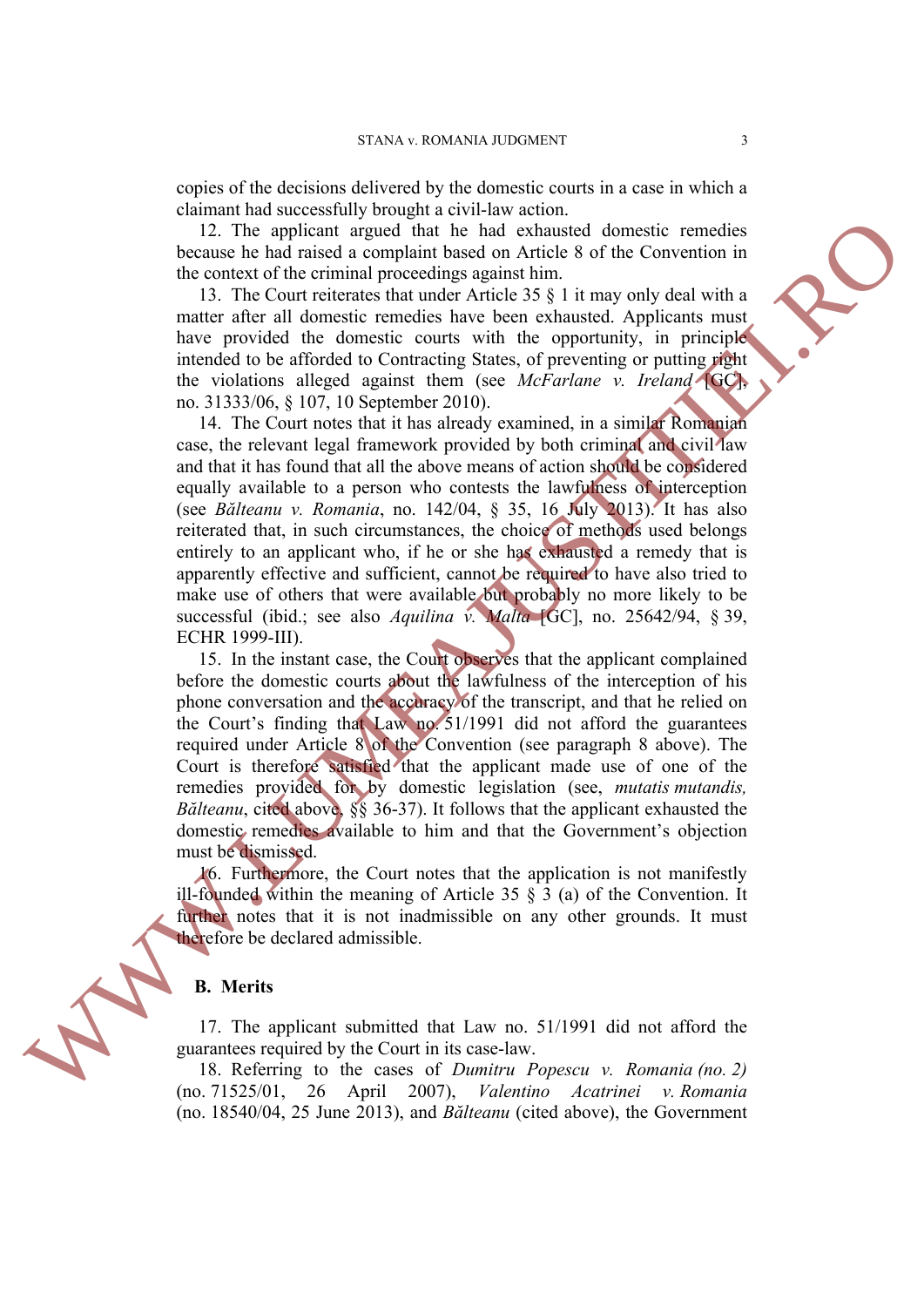left the matter to the Court's discretion. They remarked however that the applicant could have obtained an expert opinion from an independent authority on the authenticity and reliability of the transcript.

19. The Court observes at the outset that telephone conversations are covered by the notions of "private life" and "correspondence" within the meaning of Article 8 (see *Roman Zakharov v. Russia* [GC], no. 47143/06, § 173, ECHR 2015). It also notes that in the present case a telephone conversation between the applicant and M.G. was intercepted on the basis of a warrant issued by the prosecutor under the provisions of Law no. 51/1991 (see paragraphs 6-7 above).

20. The Court further reiterates that it has already examined whether the system in place in Romania governing telephone tapping on grounds of national security complied with the requirements of Article 8 of the Convention (see *Dumitru Popescu*, cited above, §§ 68-86; *Valentino Acatrinei*, cited above, §§ 58-61; and *Niculescu v. Romania*, no. 25333/03, §§ 99-102, 25 June 2013). It has ruled that the system lacked proper safeguards and thus breached the requirements of Article 8, in so far as the prosecutor authorising the surveillance was not independent from the executive (see *Dumitru Popescu*, cited above, § 71); a prosecutor's decision to intercept communications was not subject to judicial review before being carried out (ibid., § 72); persons affected by the surveillance could not challenge before a court the merits of the interception (ibid., § 74); and there was no mention in the law of the circumstances in which the transcripts could be destroyed (ibid., § 79). safety the nontronion of the two models in the two procedures with the case of the models of the models of the models of the models of the models of the models of the models of the procedure within the procedure of the pr

21. The Court notes that the facts of the present case are similar to the ones examined in *Dumitru Popescu* and that the same laws are applicable to them. In so far as the Government argued that the applicant could have obtained an expert opinion from an independent authority on the authenticity and reliability of the transcript (see paragraph 18 above), the Court has already found that such a possibility did not compensate for the remaining flaws which it had identified in the system and which had had an effect on the applicant's rights (see *Valentino Acatrinei*, § 59, cited above, and *Niculescu*, § 100, cited above).

22. For these reasons, in the light of its previous case-law and having examined the observations submitted by the parties in the present case, the Court sees no reason to depart from the conclusion it reached in the case of *Dumitru Popescu*, cited above, in particular given that the same laws are at issue in the case before it.

23. Accordingly, the Court considers that in the present case there has been a violation of Article 8 of the Convention on account of a lack of of national security.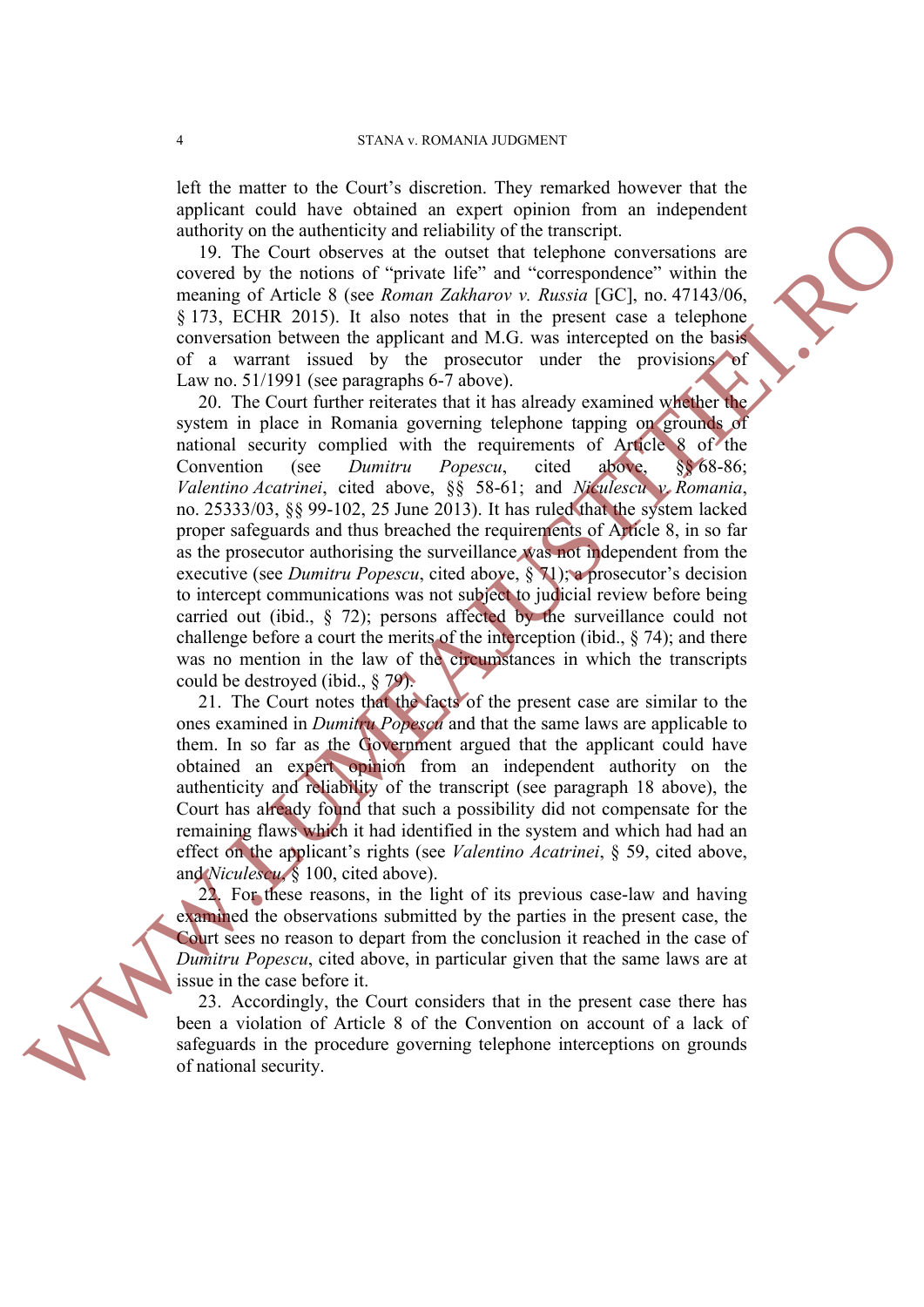#### STANA v. ROMANIA JUDGMENT 5

#### II. APPLICATION OF ARTICLE 41 OF THE CONVENTION

#### 24. Article 41 of the Convention provides:

"If the Court finds that there has been a violation of the Convention or the Protocols thereto, and if the internal law of the High Contracting Party concerned allows only partial reparation to be made, the Court shall, if necessary, afford just satisfaction to the injured party."

#### **A. Damage**

25. The applicant claimed 9,500 euros (EUR) in respect of pecuniary damage, referring to the loss of his income. He also claimed EUR 500,000 in respect of non-pecuniary damage. He argued that the criminal proceedings had affected his health, his professional reputation and his family life.

26. The Government submitted that there was no causal link between the object of the application and the damage the applicant claimed to have suffered. They further invited the Court to hold that the finding of a violation constituted in itself sufficient just satisfaction for the non-pecuniary damage sustained by the applicant. In any event, they took the view that the sum requested by the applicant in respect of non-pecuniary damage was excessive in the light of the Court's relevant case-law.

27. The Court considers that the applicant has not demonstrated the existence of a causal link between the violation of Article 8 of the Convention and the pecuniary damage alleged; it therefore rejects this claim. It also considers that the finding of a violation constitutes sufficient just satisfaction for any non-pecuniary damage that may have been sustained by the applicant (see *Dumitru Popescu*, cited above, § 116).

# **B. Costs and expenses**

28. The applicant also claimed EUR 5,000 for the costs and expenses incurred before the domestic courts and the Court. He submitted some documents in support of his claim, representing transport fees and legal fees incurred during the domestic proceedings, and indicated that he could not submit all the documentary evidence because he had not kept it all. In relation to the proceedings before the Court, he submitted copies of receipts for a value of 420 Romanian lei (RON) for the translation of two documents from Romanian to English and from English to Romanian, as well as copies of three receipts for a value of RON 109.85 issued by the Romanian postal services. 24. A costs including the domestic proceeding the deterministry and the domestic proceeding the deterministry and the energy and the metallic proceedings and the the High Command The costs in the interference with the int

29. The Government argued that there was no causal link between the applicant's private life. They did not object to the applicant's being awarded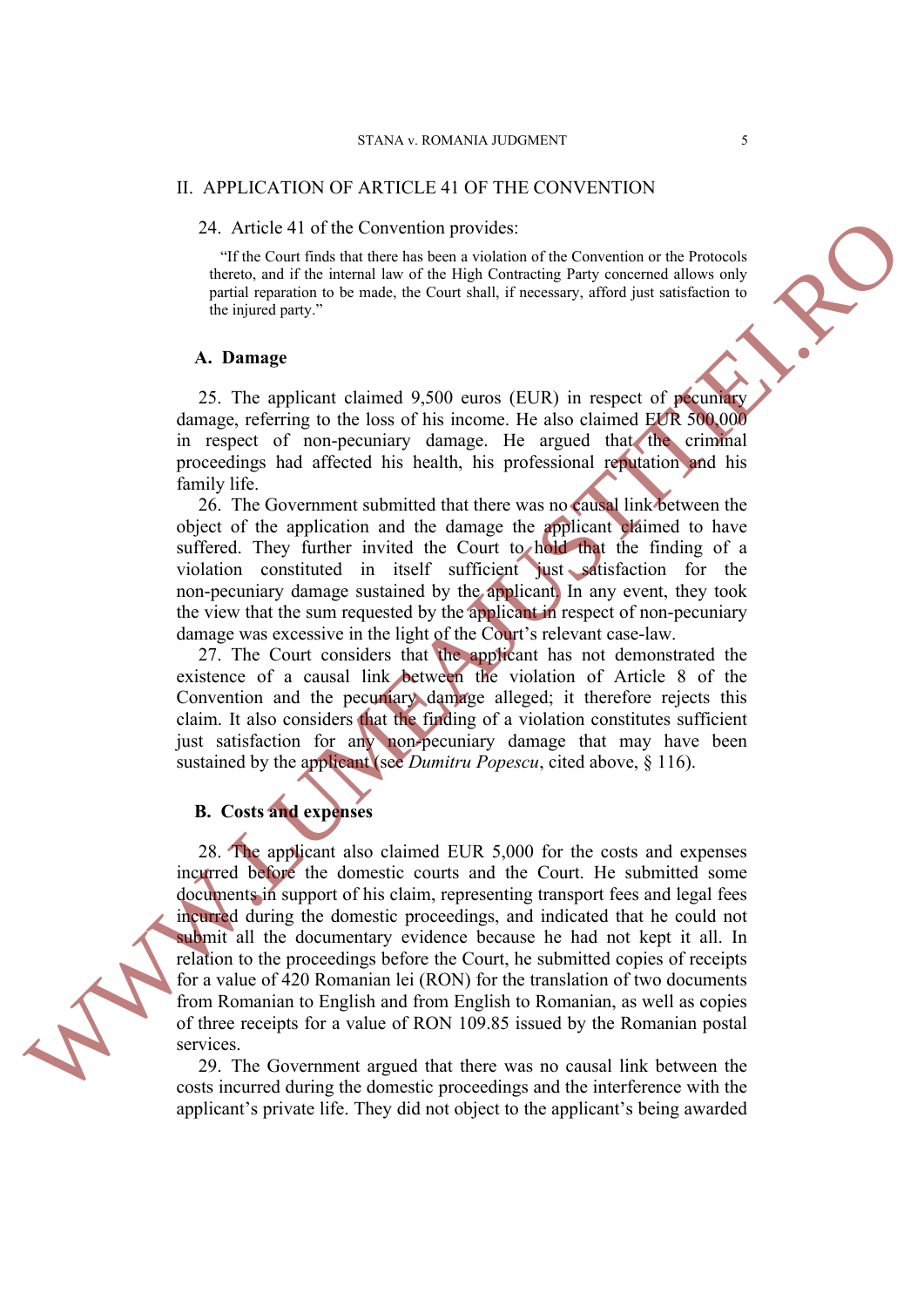the costs of the proceedings before the Court, but submitted that the translation from English to Romanian had not been justified and that two of the postal receipts were barely legible.

30. According to the Court's case-law, an applicant is entitled to the reimbursement of costs and expenses only in so far as it has been shown that these were actually and necessarily incurred and are reasonable as to quantum. In the present case, regard being had to the documents in its possession and to its case-law, the Court rejects the applicant's claim regarding the costs and expenses incurred in the domestic proceedings and awards him the sum of EUR 118 for the proceedings before the Court. the root of the based of the complete the complete that is the solution of the complete points; Although the complete points; Although the complete point of the solution of the solution of the solution of the percentage p

### **C. Default interest**

31. The Court considers it appropriate that the default interest rate should be based on the marginal lending rate of the European Central Bank, to which should be added three percentage points.

# FOR THESE REASONS, THE COURT, UNANIMOUSLY,

1. *Declares* the application admissible;

- 2. *Holds* that there has been a violation of Article 8 of the Convention;
- 3. *Holds* that the finding of a violation constitutes in itself sufficient just satisfaction for the non-pecuniary damage sustained by the applicant;
- 4. *Holds*

(a) that the respondent State is to pay the applicant, within three months, EUR 118 (one hundred eighteen euros), plus any tax that may be chargeable to the applicant, to be converted into the currency of the respondent State at the rate applicable at the date of settlement, in respect of costs and expenses;

(b) that from the expiry of the above-mentioned three months until settlement simple interest shall be payable on the above amount at a rate equal to the marginal lending rate of the European Central Bank during